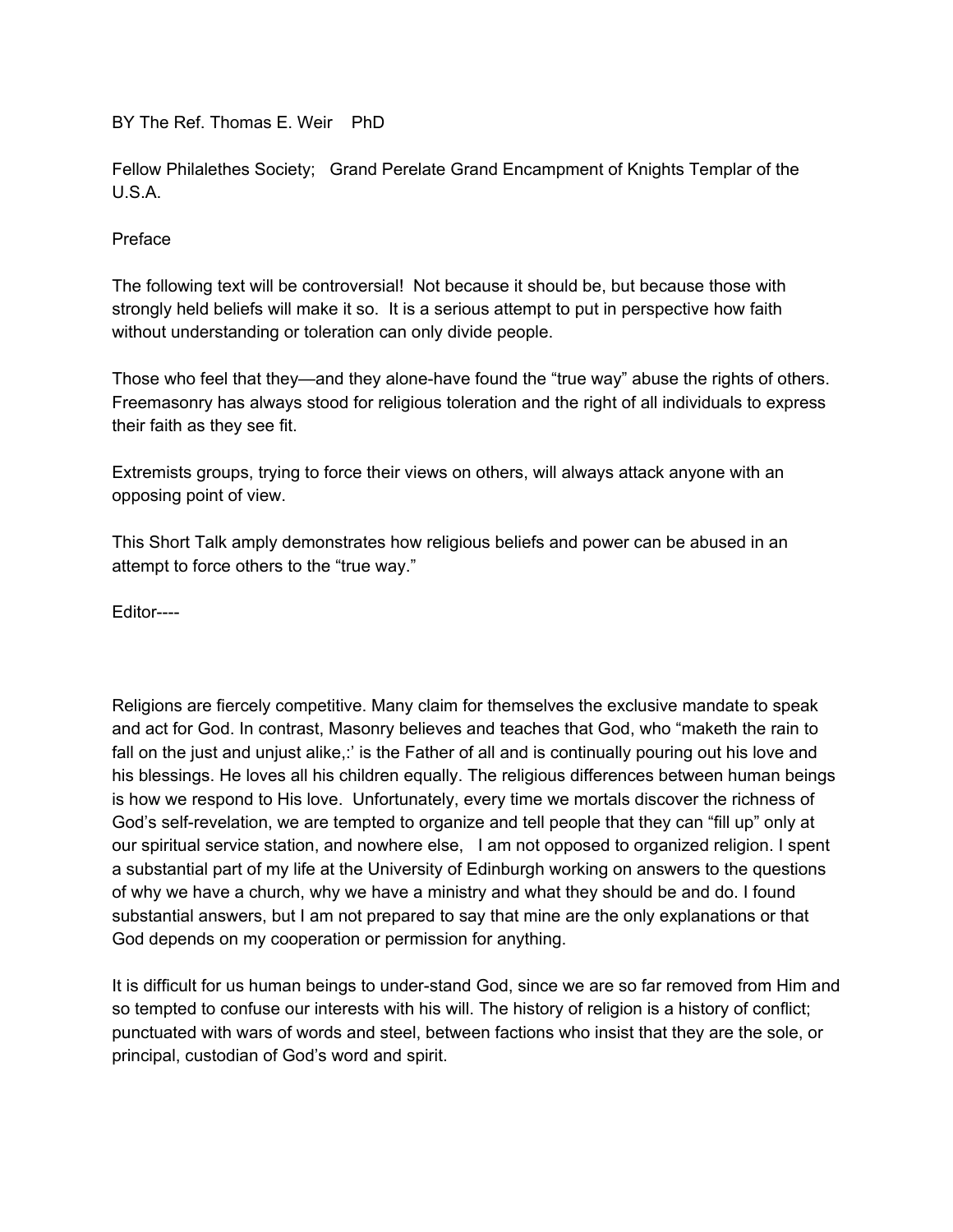In extreme, some seem to believe that they have the authority to compel God, as well as the rest of us, to obey their will. There is no need to remind ourselves of the religious blood shed that grieves God and man in many places of the world today. Because Christianity is the most widely supported religion of our culture, we are more conscious of the intolerance that occasionally comes to the surface in that faith.

Since the 1975 publication of Jack The Ripper:

The Final Solution by Stephen Knoght, some Christians have turned from their traditional enemies, other denominations and other faiths, to vent their anger on Freemasonry.

For example, Chick Publications of Chino, California published in 1991 a 24 page book-let by J. T. Chick, with pages somewhat smaller than a dollar bill, entitled THE CURSE OF BAPHOMET. The thesis of the book is that Masons worship a demonic god named Baphomet, who is diametrically opposed to Christ. If you follow the story line of the book it is also possible to come to the conclusion that if one is a Mason, his son will attempt suicide and not not recover. The pretext and pretense of the book are scarcely worthy of reply. However, there are some interesting points raised.

In the story, comic strip style, state troopers arrive at the home of Sally and Alex Scott in the dark of night, to tell them that their son has been shot. At the hospital, they are told that he attempted suicide and that he has no will to live. The distraught and disheveled parents are, three days later, greeted the well dressed and smiling Ed; who could be clipped out and saved for a book on how to be a used car salesman. The parents have just asked the question, "Why has God done this to us?" Ed explains that it is because the father is practicing witchcraft by being a Mason and Shriner. Sally and AIex defend their Eastern Star, Masonic and Shrine memberships. Ed insists that, although he was once a Mason, he now really understands Masonry because he has learned about Baphomet.

Every Mason will know, and those outside the Fraternity must be told, that Baphomet is unknown to Masonry. It is, actually, a Chrisrian term. Among the charges trumped up against the Knights Templar by King Philip IV of France and his sycophants nearly 700 years ago was an accusation that the Templars worshipped "Baphomet" or the "Head of Baphomet." This dovetailed neatly with another charge, that the Templars favored the Mohammedans over Christians. Baphomet is a modification, a corruption, of the name of the prophet Mohammed.

Unaccountably, Ed explains that the Masonic appellation, "Great Architect of the Universe," another term from Medieval Christianity, is not the God of the Bible, but is really Baphomet," ugly, frightening and completely satanic." Ed produces a picture of Baphomet, with a goat's head, red eyes, and a flaming torch implanted in the top of the skull. The otherwise human figure sits with legs folded underneath. Wings are deployed from the back. The figure has female breasts and symbols adorn the visceral area. The hands mock the traditional blessing of Christ, the right hand raised, the left lowered. The goat-headed fig-ure and the other symbols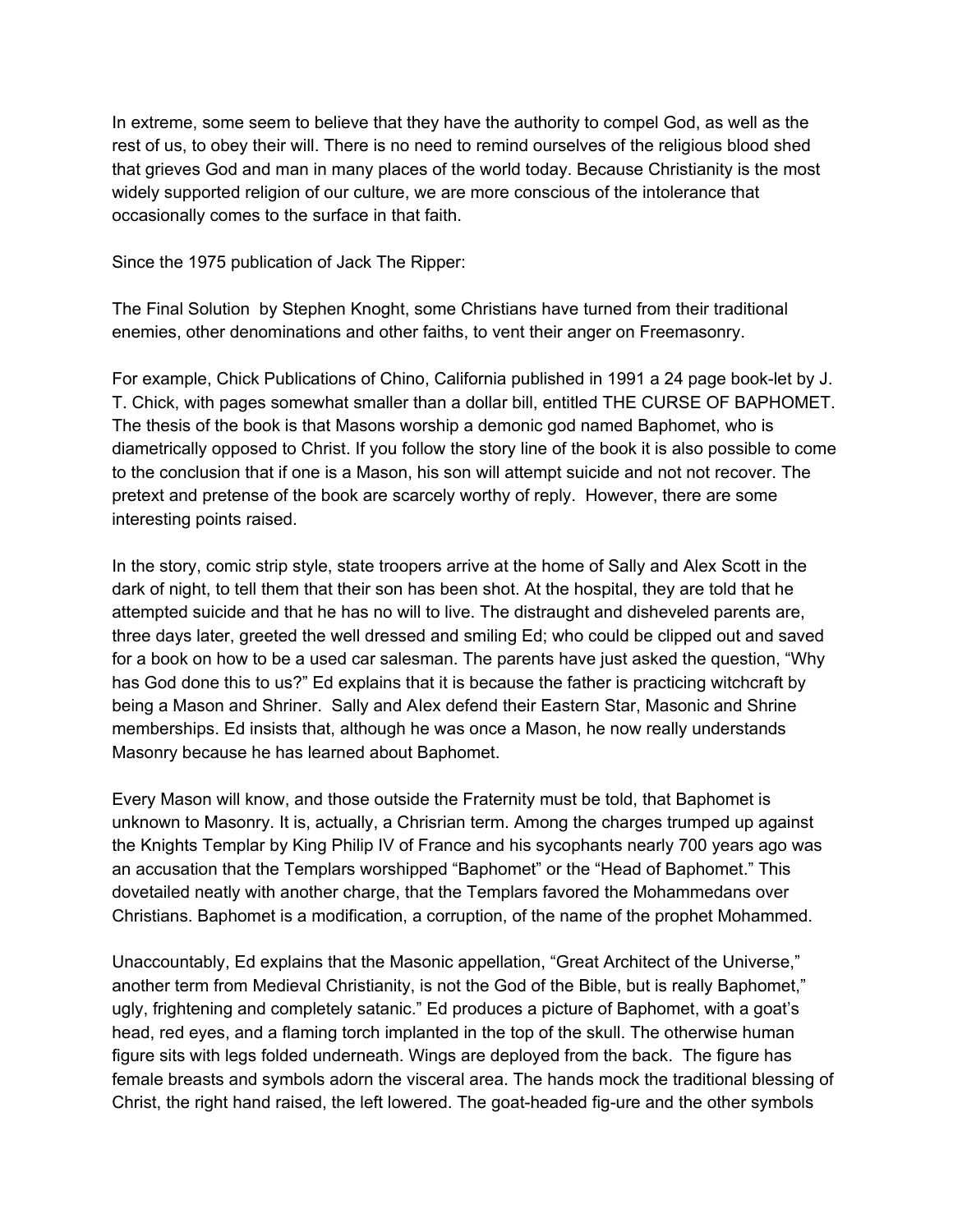are frequently found in witchcraft, but are totally foreign to Freemasonry. The Eastern Star, Ed declares, is designed to hold a Baphomet's head without the torch. Albert Pike is quoted as saying that Masons know that "Lucifer is God." The Sovereign Grand Commander's Patriarchal Cross is described as the symbol of Baphomet.

Ed convinces Alex to burn his Masonic regalia and repent the sin of being a Mason. on bended knees, Sally and alex prayerfully burn their Masonic relics, and their son immediately begins to recover, and the book concludes. In a way, I am sorry Ed is wrong. It would be wonderful if prayer and a righteous life made everything happen the way we wish. Christian experience teaches that God does not work in such a simplistic way. God's People, individually and collectively, have often suffered undeserved pain in spite of their prayers and their holiness. We do not manipulate God in prayer, we cooperate with Him.

Ed, fictitious though he may be, travels in the wake of a onetime popular religious tradition. In the days of the Spanish Inquisition, religious beliefs and practices that did not meet the standards of the religious establishment were punished by death. Such executions were called, strangely, "Acts of Faith." Auto-da-Fe became part of the language of our common experience. Webster's Ninth New Collegiate Dictionary defines Auto-da-Fe as, the ceremony accompanying the pronouncement of judgment by the Inquisition and followed by the execution of sentence by the secular [civil] authorities." In a broad sense, the term refers to the burning of a heretic. Perhaps the great irony was that many were converted under duress to what the inquisitors considered orthodox belief, then executed so that they could go to heaven while in a state of grace and before they could sin again. Those being executed were less enthusiastic about the benefits of such immediate transport into eternal life than those making the arrangements.

The ascendancy of the Roman Catholic Inquisition was followed by the heyday of Protestant persecution of witchcraft in the l6th, l7th and early l8th centuries. Many pious and responsible persons swore that they saw the devil in one form or another, that they saw accused friends speaking with the devil or acting as his agent. A remarkable occurrence in the late l6th century was a solemn inquiry into a report that the devil had appeared in a Scottish church and had "mooned" those present from the pulpit. The incident was scrupulously believed as fact and included in a book on witchcraft written by King James VI (later James I of England) and required to be taught in schools. It is paradoxical that this same King James twenty years later convened the leading scholars of the day to update the translation of the Bible into English. The re-sult of their labors is the King James Version of the Bible.

Some Protestants did not take kindly to theological debate. As late as 1719, a theological student was hanged at St. Andrews, Scot-land for unorthodox beliefs. Grading in seminaries is less severe these days.

Christianity, great as its efforts are to pro-claim the Gospel and to serve succeeding generations as the incarnate presence of Christ in the world, has been the home base for some in great and trivial offices who enjoy condemning others and executing those whom they can, by death or